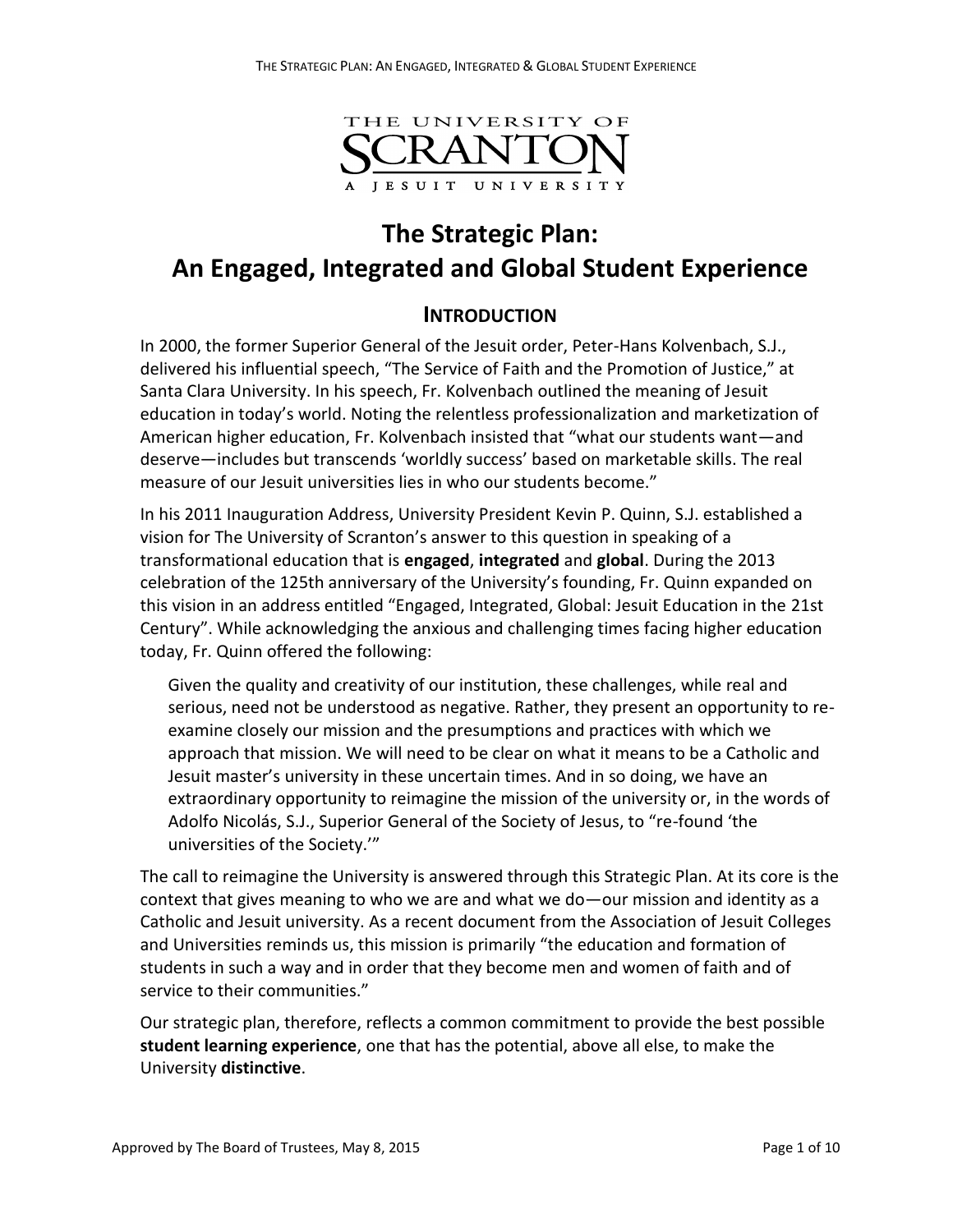# **INSTITUTIONAL PLANNING PRINCIPLES: Creating a Sustainable Environment for the Engaged, Integrated and Global Student Experience**

Concentrating on the student learning experience includes consideration of areas that lie outside of the direct academic and residential life of students. In order to address this wider context and to establish and clearly articulate these links, the Strategic Plan is grounded in the following principles:

- 1. Ensure that a University of Scranton education remains cost competitive to our student target market and allows families to avoid the burden of excessive student debt.
- 2. Implement a new business model that increases revenue, reduces costs and is directly guided by strategic priorities.
- 3. Use existing best practices and technologies to streamline and modernize operations and to lower costs.
- 4. Transform administrative structures to best position the University to respond to opportunities and market pressures based on our strategic priorities, including the creation of new programs and the regular assessment of existing programs.
- 5. Cultivate assurance of learning and student formation through continuous assessment to improve student achievement, retention, satisfaction, educational programs, and the financial practices that support them.
- 6. Ensure that the University's capital campaign and development efforts, including outreach to alumni, parents and friends, work in concert with and in support of our strategic priorities, and that the entire University community is engaged in supporting this effort
- 7. Preserve and strengthen the University's sense of community as one of our most valued assets and a core differentiating characteristic, emphasizing genuine concern for one another, transparency, communication, engagement, equity, and shared governance in the conduct of University affairs.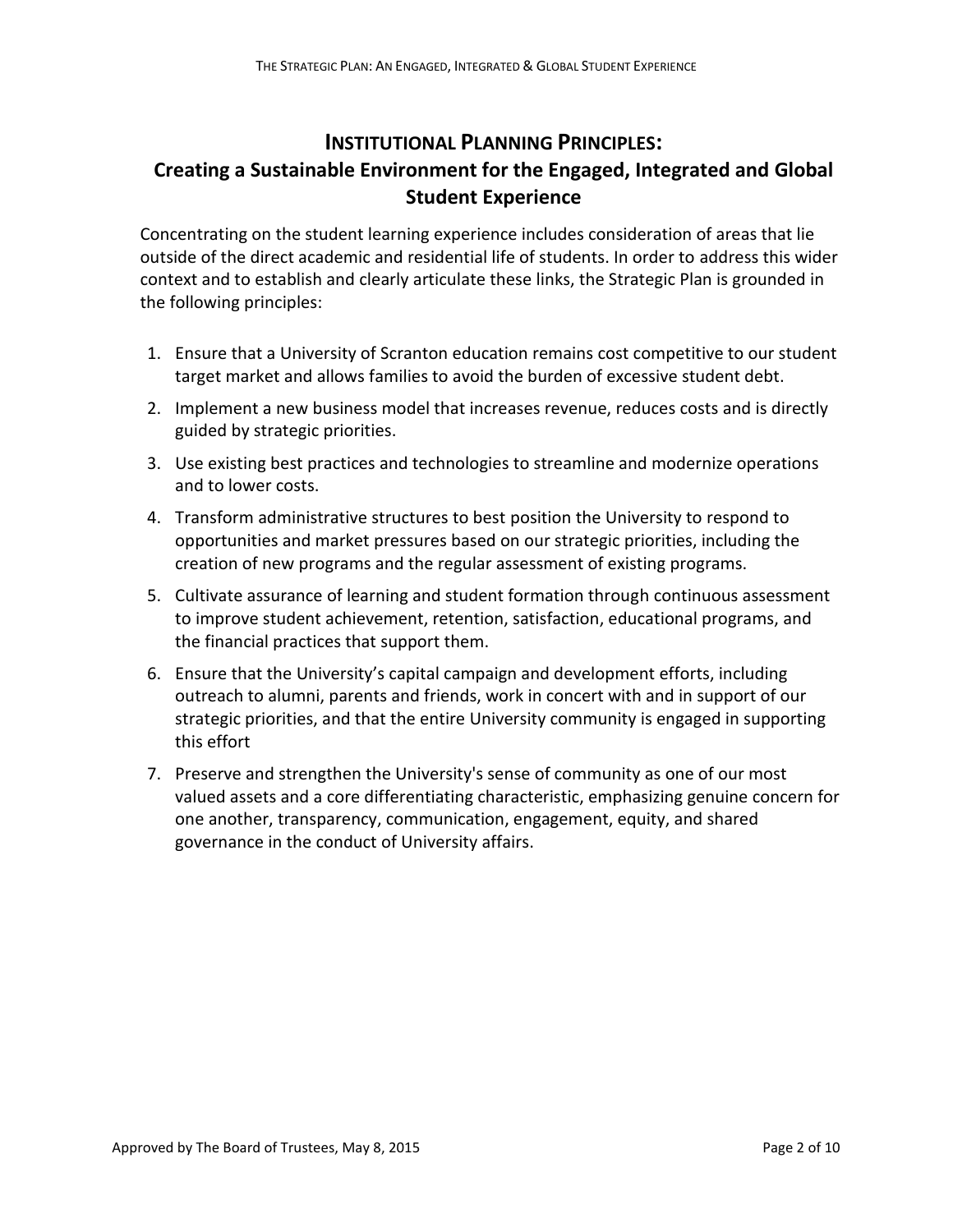# *STRATEGIC PLAN: VISION, GOALS AND OBJECTIVES*

The University of Scranton, in the tradition and spirit of its Catholic and Jesuit identity and academic mission, is an institution in service to our students.

**Our Mission**: *The University of Scranton is a Catholic and Jesuit university animated by the spiritual vision and the tradition of excellence characteristic of the Society of Jesus and those who share in its way of proceeding. The University is a community dedicated to the freedom of inquiry and personal development fundamental to the growth in wisdom and integrity of all who share in its life.* 

**Our Vision**: *We will provide a superior, transformational learning experience, preparing students who, in the words of Jesuit founder St. Ignatius Loyola, will "set the world on fire."*

Because we believe that such an education is engaged, integrated and global, The University of Scranton will:

- Implement diverse opportunities for students to be **engaged** in transformative and reflective academic, social, spiritual and service-oriented experiences that are intentionally designed to develop their knowledge and skills while challenging them to be men and women of faith and service to their communities.
- Deliver transformational educational experiences through **integrated** teaching, learning, scholarship, and formation opportunities across disciplines, programs, and co-curricular experiences, within a culture of innovation, assessment, and continuous improvement.
- Provide opportunities for students to be immersed in academic, moral, and spiritual learning that cultivates reflection, discernment and action in a **global** context and within a multicultural learning environment.

# *ENGAGED*

- **1. We will form men and women for and with others, providing education shaped by the service of faith and the promotion of justice, and emphasizing the development of adult faith.**
	- a. Prepare students to articulate the content of and reasons for their faith and make connections among faith, reason and the demands of justice.
	- b. Offer forums for debate and exploration of current issues important to the University, Church, and society.
- **2. We will challenge students and the University community to engage with the stark realities of the world.**
	- a. Offer community-based learning and service-related curricular experiences that give students a way to learn about common challenges and problems facing humanity.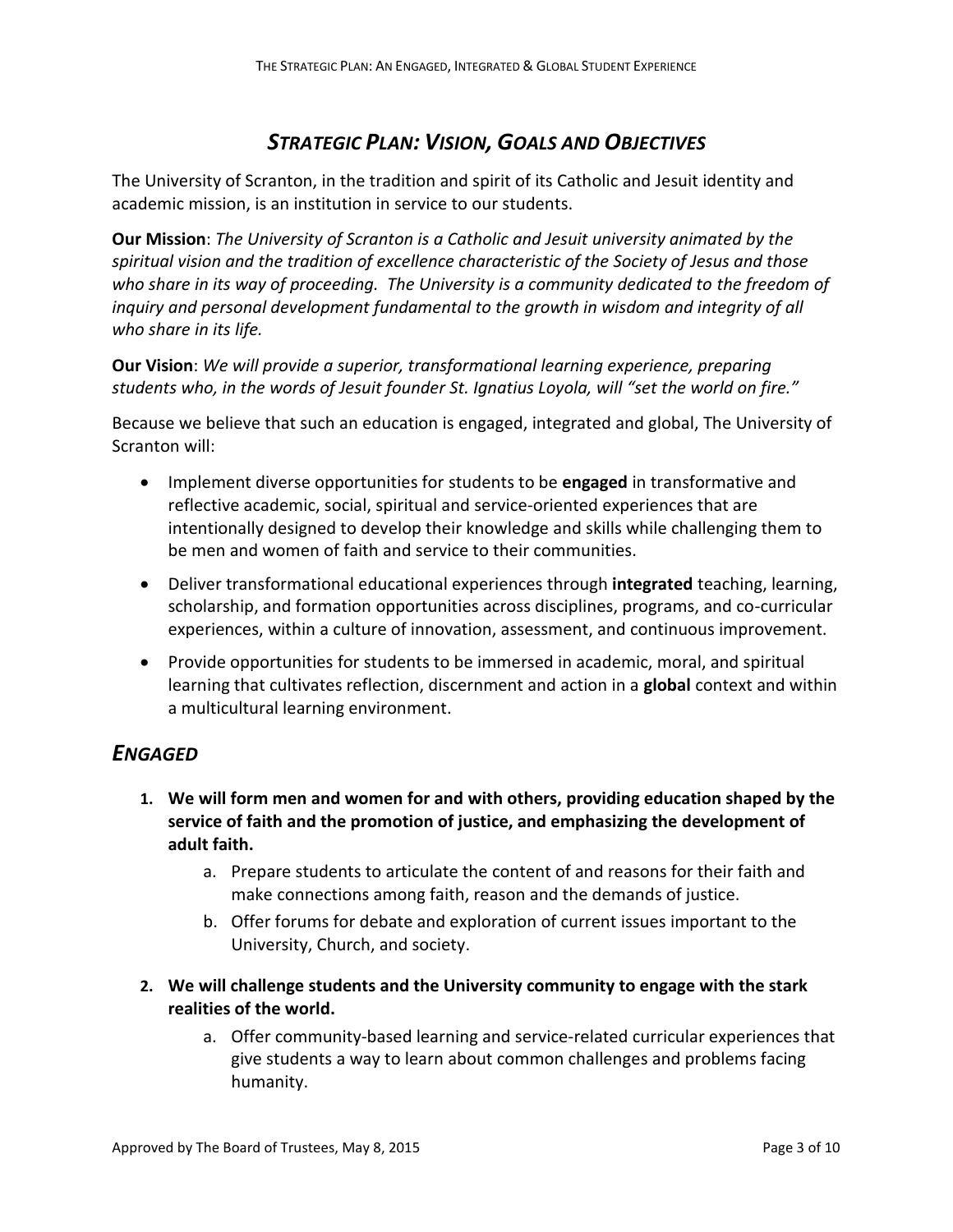- b. Embolden members of the University community to understand and develop a commitment for people who live and work in poverty, illness, inequality, hopelessness, and other social disparities.
- c. Consider and explore the creation of a Center for Community-based Learning that coordinates these activities and provides development and support resources for the University community.

#### **3. We will inspire students through academic experiential opportunities that promote immersion and reflection.**

- a. Develop experiential learning as an area of excellence for undergraduate and graduate education by developing quality internship, co-op, and other experiential learning opportunities for students to engage and reflect on the world and their professional choices.
- b. Build defined and structured points of access to enable students to benefit from meaningful mentoring relationships with our distinguished alumni or others identified by alumni, faculty and staff.

### **4. We will commit ourselves to remaining an affordable, accessible education that meets the needs and addresses the challenges of students from enrollment to graduation and beyond.**

- a. Implement new and bold strategies and initiatives developed through the University's Comprehensive Resource Review, strategic enrollment planning and related activities to provide access to an affordable Scranton education, with special emphasis for students in our local region.
- b. Provide expanded and more flexible ways for students to study at the University throughout the entire year (i.e., summer and intersession) through the use of technology and additional course offerings in areas deemed appropriate by colleges.
- c. Develop and implement a comprehensive and cohesive system to monitor and improve retention and graduation rates.
- d. Engage with the broader Jesuit university community (AJCU) to identify opportunities to enrich our students' academic experience, while gaining economic benefit for the University as a whole.
- e. Strengthen our career services capabilities to enhance the outcomes of our graduates as they begin their careers or pursue graduate- or doctoral-level education.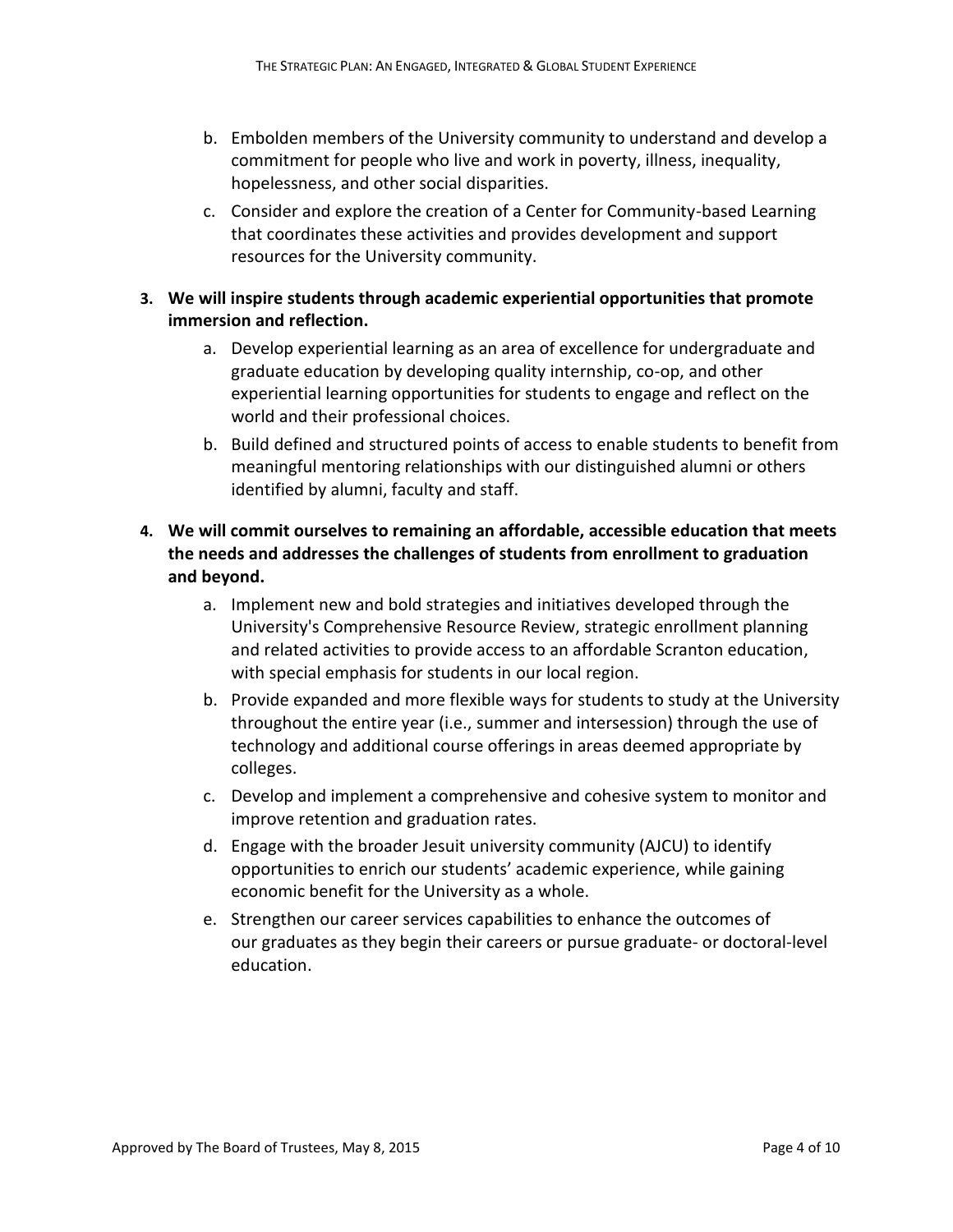### *INTEGRATED*

- **1. We will facilitate the formation of students by developing a more holistic and cohesive academic and co-curricular learning experience that is marked by coordinated residential, social and athletic activities and by strong and integrated spiritual, career, and other academic and student support services.** 
	- a. Establish vibrant residential learning communities that promote the academic, social, and personal learning and development of students.
	- b. Facilitate coordinated learning, leadership and engagement opportunities beyond the classroom to form students who strive for excellence through thoughtful analysis and reflection.
	- c. Strengthen and streamline academic advising and student support services, integrating access to these resources with career services and personal development offerings, to create a community of support that enables students' individual success.
	- d. Ensure that the necessary infrastructure for our athletic programs is developed, supporting our varsity student athletes, as well as students who participate in recreational and intramural sports activities.

### **2. We will integrate the use of transformative pedagogies across the curriculum to promote student engagement through the synthesis of knowledge in its many forms, collaboration with others in the development of understanding, and reflection on questions of meaning.**

- a. Engage students in learning in all areas of human knowledge, being challenged to think critically and rigorously about the nature of information, via a range of coursework in general education, their major, and related co-curricular activities.
- b. Support and recognize faculty creativity, exploration, and innovation in teaching.
- c. Leverage existing technologies and invest in connective technologies that support student learning and transformative pedagogy.
- d. Encourage faculty to model reflection on questions of meaning and to engage students in applying disciplinary research methods to campus and community problems, actively connecting academic inquiry with social issues.

#### **3. We will embrace the shared joy of discovering and communicating knowledge and will value rigorous participation in academic inquiry as an integral part of the search for truth.**

a. Support and invest in our students' progressive participation in scholarly research conversations, from observers and apprentices to contributors and creators of knowledge.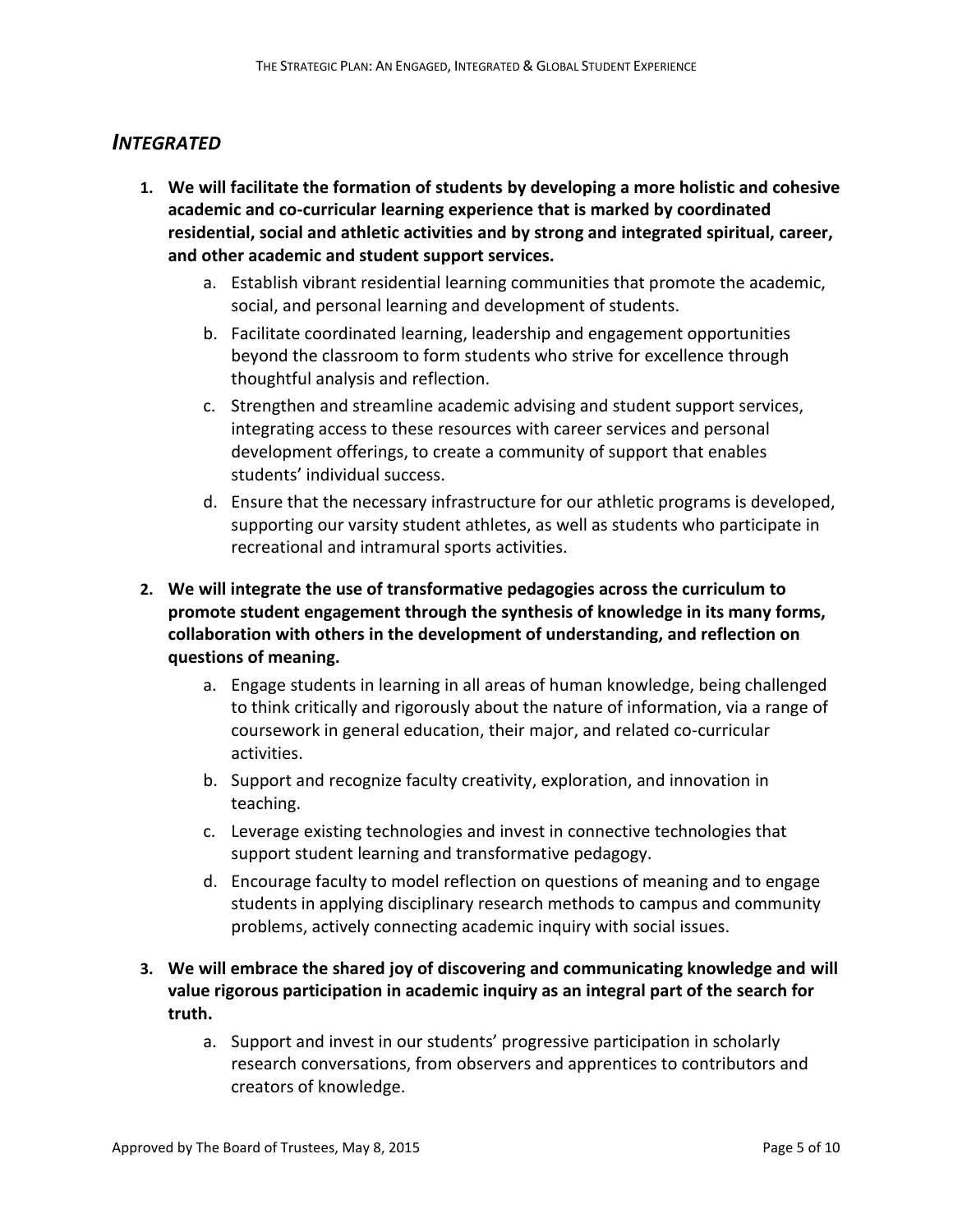- b. Support faculty research in all disciplines with robust access to scholarly information, tools, and resources, and examining the processes by which knowledge is created, shared, evaluated, and revised.
- c. Promote partnerships with other Jesuit colleges and universities to increase opportunities for faculty and students to interact and collaborate with researchers across the country and around the world.
- **4. We will use input from our faculty, our students, and those who support them to encourage the development of new mission-driven and market sensitive programs and courses.**
	- a. Implement a more comprehensive approach to reviewing current programs by linking academic program reviews with financial and market analyses.
	- b. Develop outstanding undergraduate and graduate degree and certificate programs in carefully selected areas to be delivered with the best technological support.
	- c. Create, where appropriate, innovative graduate programs that integrate seamlessly with undergraduate education.
	- d. Provide life-long learning opportunities to our alumni and other adult populations, especially the underserved, in keeping with the University's mission.
- **5. We will embrace an integrated approach to the improvement of student learning and formation.**
	- a. Implement a comprehensive plan for the assessment of student learning at all levels, encouraging faculty and those supporting the learning process to develop assessment activities that deepen learning and contribute to student formation.
	- b. Invite and inspire students to reflect upon and assess their own learning and development, empowering them to observe, participate, and delight in their own transformation.
	- c. Conduct community-driven assessment, reflecting as a group on the state and progress of the University as a whole.

### *GLOBAL*

- 1. **We will present students with curricular opportunities and academic programs that lead them to the learning outcomes that form the vision of global learning at The University of Scranton.** 
	- a. Establish a standing University committee, which includes faculty, staff and students, to develop and implement a global learning profile for students demonstrating the global character of their Jesuit education.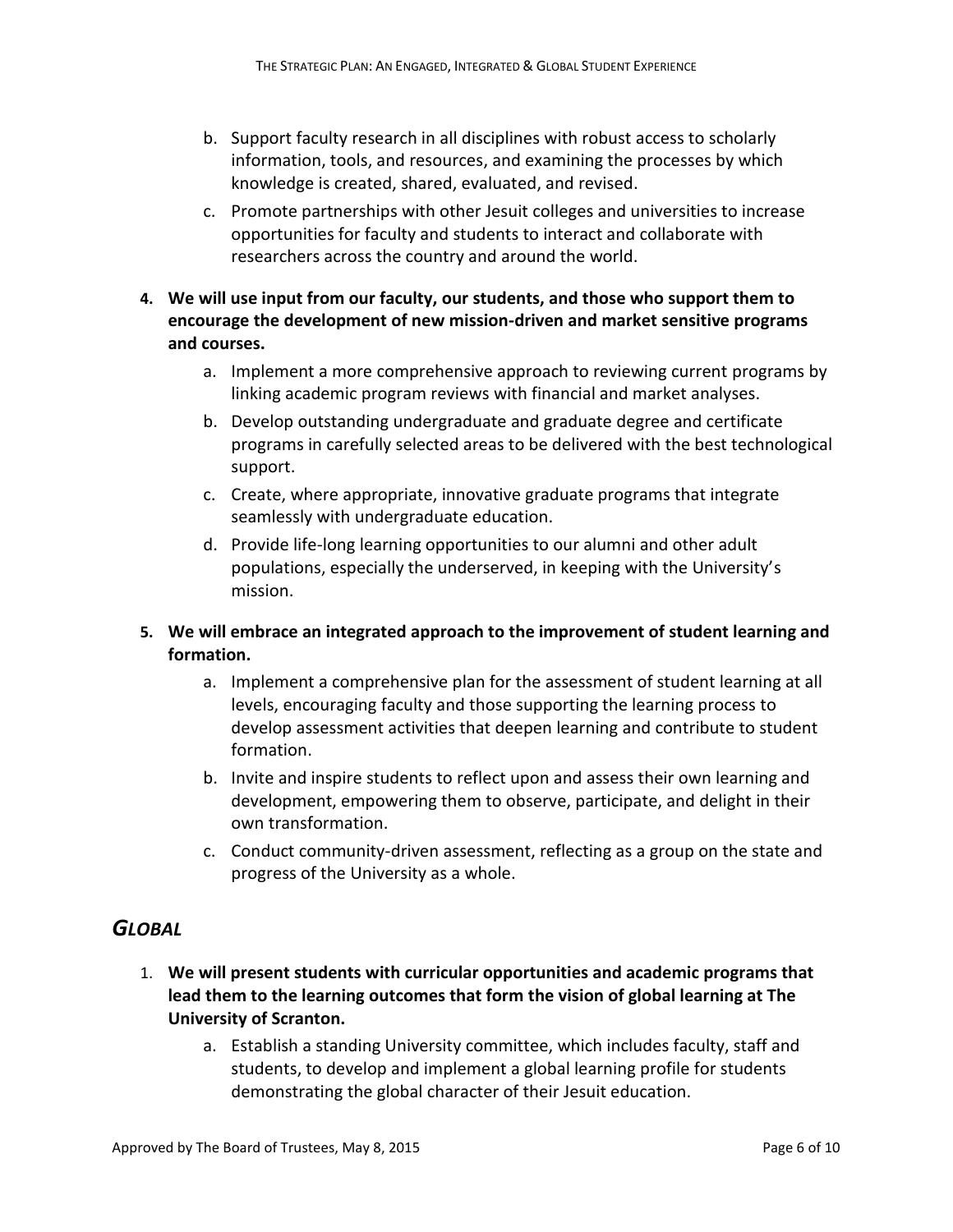- b. Engage the Faculty Senate and academic departments to identify and modify areas of the curriculum, including general education, to promote a global and multicultural teaching and learning environment.
- c. Develop innovative approaches to promote international language learning as an integral component of students' global education.
- d. Develop and implement policies and financial support practices that promote faculty development in global learning, increasing faculty participation in international seminars, conferences, collaborative research and scholarship, teaching and service.

#### 2. **We will enhance global engagement by developing interdisciplinary strategic partnerships with international universities and other international organizations.**

- a. Execute a feasibility study for the University entering the [Bologna Process](http://www.ehea.info/) as a partner institution.
- b. Develop a functional set of faculty and student exchange programs that are sustainable and effective and that facilitate cross-cultural regional, national and international cooperation.
- c. Establish a set of partnerships, starting with select Jesuit and other Catholic international universities, to foster consortium agreements, including double diploma, dual degree and other exchange programs.
- d. Develop an international career recruiting component that will also include an international internship program.

#### **3. We will build opportunities for every student's learning experience to include engagement in an international arena.**

- a. Encourage more students to learn in a global setting by establishing and integrating study-abroad options into every academic program and by promoting study abroad in short and intermediate sessions, especially during January and summer.
- b. Develop new courses that incorporate a traditional study-abroad component, or establish a virtual international presence using global partners and technology, allowing faculty and students to study and conduct research in an international learning environment.
- c. Advance the University's international service and immersion trips so that all students become aware of and engage in the stark realities of our world.
- d. Establish a permanent University of Scranton presence in another country and culture, while still being linked to our Catholic and Jesuit community.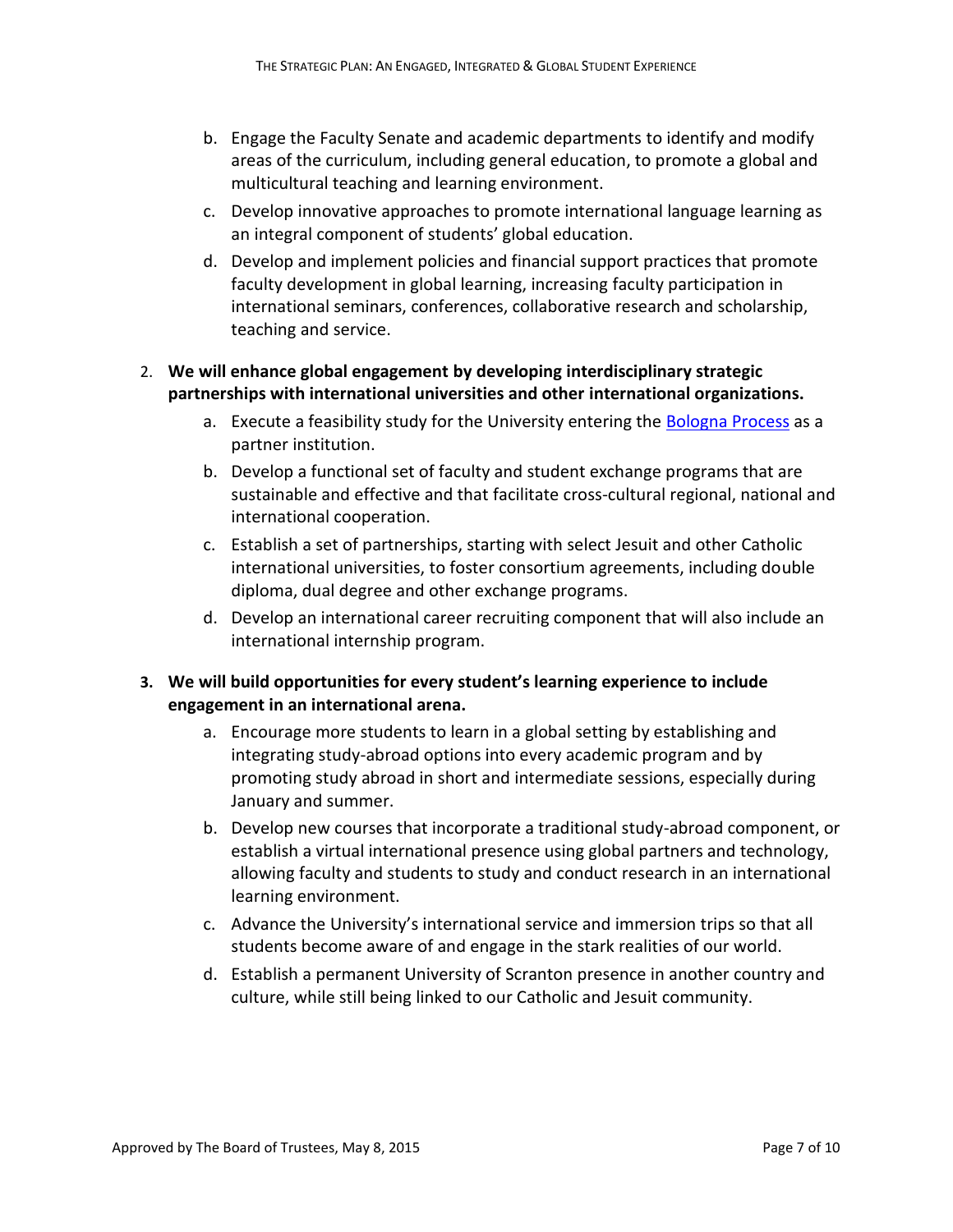- **4. We will organize existing resources to provide an administrative structure that promotes, coordinates, and supports global initiatives that will develop across the University.**
	- a. Integrate existing structures and resources into a new Center for Global Studies that serves as a liaison for internal and external communities, oversees academic programs with international characteristics, coordinates appropriate resources, plans and policies, and promotes broad collegial engagement in curricular and co-curricular programming.
	- b. Form an operational working group to design and implement a support structure for international students and faculty, including an enhanced International Student and Scholars Office.
	- c. Design and maintain a sustainable development program to support the faculty who engage in global teaching and learning, scholarship and service.
- **5. We will be recognized for our internationally diverse body of students, faculty and staff and will be characterized by a well-developed interdisciplinary, global awareness that is integral to our academic and social structure.**
	- a. Improve the University's competitiveness in recruiting and retaining undergraduate and graduate international students by improving our financial support and student transfer processes.
	- b. Initiate faculty recruitment strategies that facilitate globalization in teaching, research and curricular development, and strategies to attract culturally diverse faculty and staff who will contribute to and enrich a more globalized campus community.
	- c. Identify and implement those support systems deemed critical to the recruitment and retention of international students, faculty and staff, including an ESL program and social structures, programs and learning communities that support culturally diverse populations and facilitate cross cultural interactions.

\_\_\_\_\_\_\_\_\_\_\_\_\_\_\_\_\_\_\_\_\_\_\_\_\_\_\_\_\_\_\_\_\_\_\_\_\_\_\_\_\_\_\_\_\_\_\_\_\_\_\_\_\_\_\_\_\_\_\_\_\_\_\_\_\_\_\_\_\_\_\_\_\_\_\_\_\_\_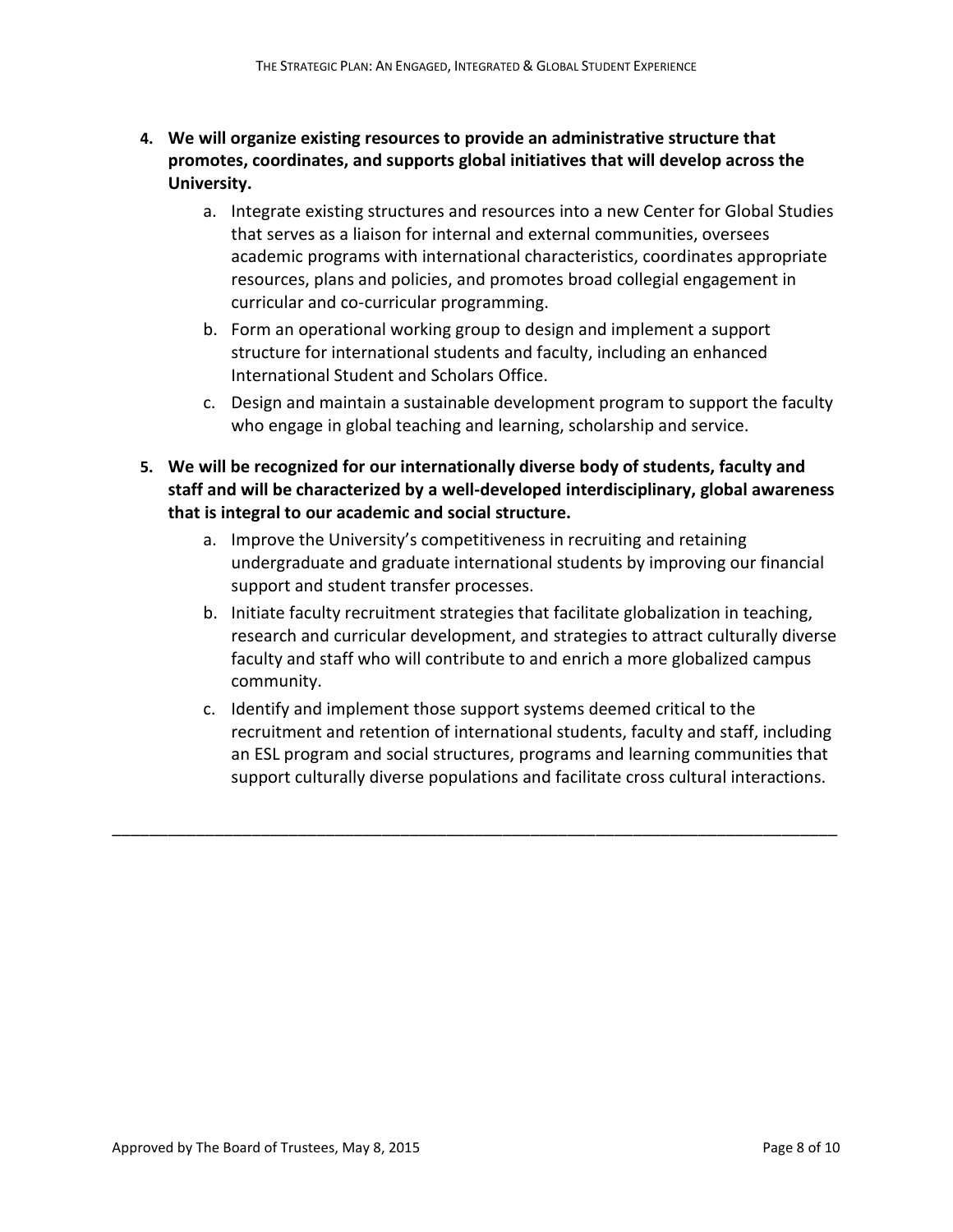# **UNIVERSITY PLANNING COMMITTEE CHARGE & MEMBERSHIP**

As an advisory committee to the Provost and Senior Vice President for Academic Affairs, the University Planning Committee coordinated the development of the strategic plan, including its review by various governance bodies. On an ongoing basis, the Committee is responsible for recommending annual planning objectives as part of the implementation of the University's strategic plan; reviewing and summarizing annual progress of the strategic plan; and monitoring the progress of planning and institutional effectiveness activities at other levels that support the strategic plan.

**Chair:** Dr. Donald Boomgaarden, Ph.D., Provost and Senior Vice President for Academic Affairs\* **Vice Chair:** Dr. Patricia Harrington, Ed.D., Interim Associate Provost for Institutional Effectiveness\* Dr. Doug Boyle, Ph.D., Accounting (KSOM), Faculty Senate President\* Ms. Meg Cullen-Brown, Associate Dean, College of Graduate and Continuing Education Ms. Robyn Dickinson, Associate Vice President for Information Resources & CIO Dr. Joseph Dreisbach, Ph.D., Associate Provost for International Education\* Rev. Ryan Maher, S.J., Ed.D., Executive Director, Jesuit Center Dr. Anitra McShea, Ph.D., Vice Provost for Student Formation and Campus Life\* Dr. Michael Mensah, Ph.D., Dean, KSOM; Dean's Group Representative\* Mr. Gary Olsen, Vice President for University Advancement Mr. Aris Rotella, Student Senate President Mr. Edward Steinmetz, Senior Vice President for Finance and Administration Ms. Valerie Taylor, Director of Institutional Research Ms. Patricia Tetreault, Associate Vice President for Human Resources LTC Joseph Wetherell, USA, Ret., Admissions, Staff Senate President Ms. Kathryn Yerkes, Assistant Vice Provost for Planning & Institutional Effectiveness\* Mr. Gerald Zaboski, Vice Provost for Enrollment Management & External Affairs

#### *Faculty Representatives (appointed by the Faculty Senate):*

Dr. Andreas Christopoulos, Ph.D., Economics and Finance (KSOM) Dr. Josephine Dunn, Ph.D., Art History (CAS) Dr. Linda Ledford-Miller, Ph.D., World Languages and Cultures (CAS); Faculty Assessment Fellow Dr. Paul Sung, Ph.D., Exercise Science (PCPS) Dr. Dan West, Ph.D., Health Administration and Human Resources (PCPS) Prof. Kristen Yarmey, Library

*\*Member of the UPC Executive Committee.*